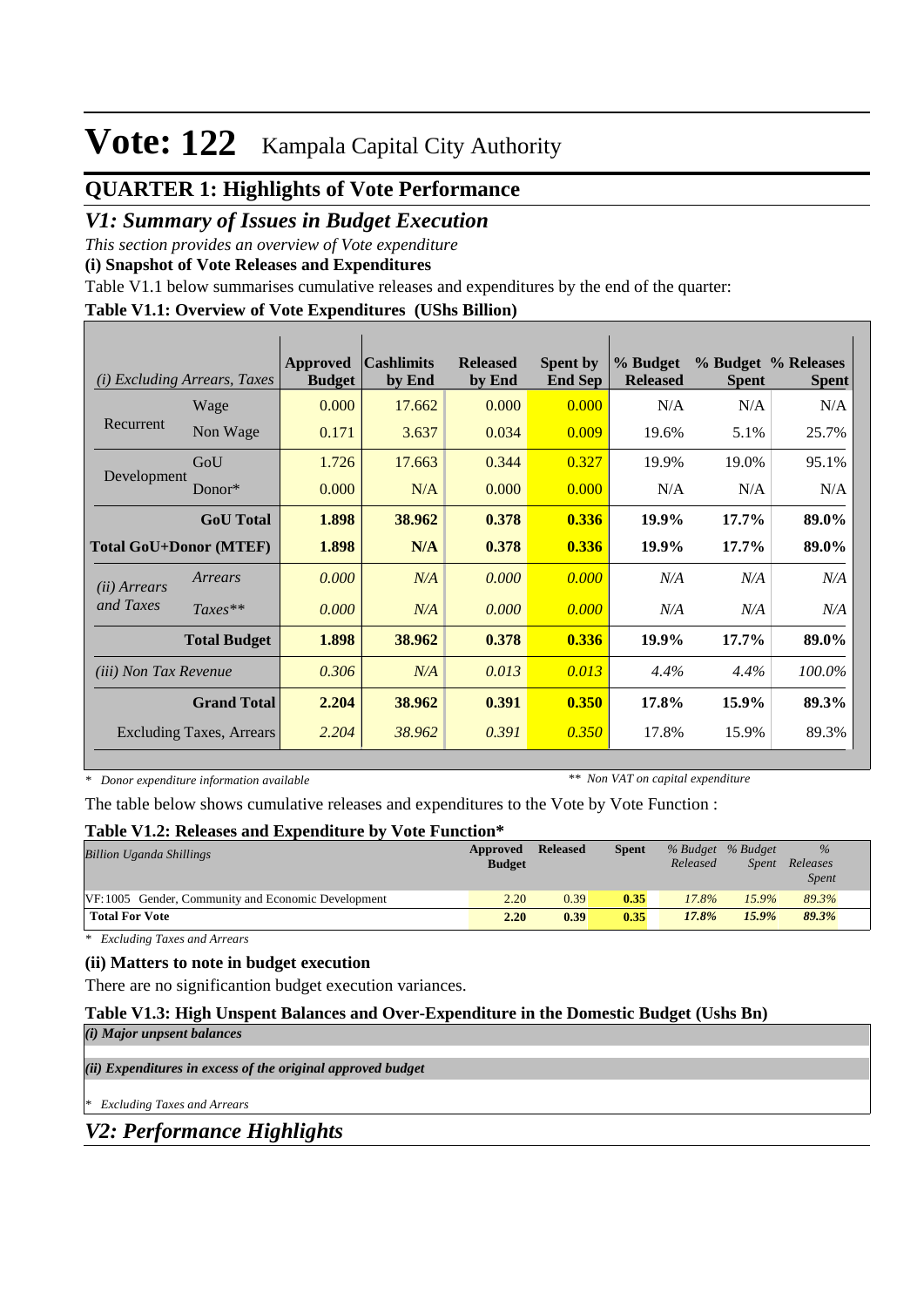# **Vote: 122** Kampala Capital City Authority

## **QUARTER 1: Highlights of Vote Performance**

*This section provides highlights of output performance, focusing on key outputs and actions impelemented to improve section performance.*

## **Table V2.1: Key Vote Output Indicators and Expenditures\***

| <b>Approved Budget and</b><br><i>Vote, Vote Function</i><br>Key Output<br><b>Planned outputs</b> |                                       |       | <b>Cumulative Expenditure</b><br>and Performance                                                                                                  |       | <b>Status and Reasons for any</b><br><b>Variation from Plans</b> |       |  |  |
|--------------------------------------------------------------------------------------------------|---------------------------------------|-------|---------------------------------------------------------------------------------------------------------------------------------------------------|-------|------------------------------------------------------------------|-------|--|--|
| Vote Function: 1005 Gender, Community and Economic Development                                   |                                       |       |                                                                                                                                                   |       |                                                                  |       |  |  |
| Output: 100551                                                                                   | <b>Small scale business promotion</b> |       |                                                                                                                                                   |       |                                                                  |       |  |  |
| Description of Performance: communities economically                                             | empowered                             |       | Monitoring was conducted for<br>51 CDD beneficiary groups that year will begin in coming<br>received funding in the previous quarters<br>quarter. |       | CDD provision for this financial                                 |       |  |  |
| <b>Output Cost:</b>                                                                              | UShs Bn:                              | 1.376 | UShs Bn:                                                                                                                                          | 0.327 | % Budget Spent:                                                  | 23.8% |  |  |
| <b>Vote Function Cost</b>                                                                        | <b>UShs Bn:</b>                       |       | $2.204$ UShs Bn:                                                                                                                                  | 0.350 | % Budget Spent:                                                  | 15.9% |  |  |
| <b>Cost of Vote Services:</b>                                                                    | UShs $B_n$ :                          |       | $2.204$ UShs Bn:                                                                                                                                  | 0.350 | % Budget Spent:                                                  | 15.9% |  |  |

*\* Excluding Taxes and Arrears*

23 children's homes inspected to assess compliance with MGLSD standards. And 30 parasocial workers were trained understanding the role in handling children affairs at community level

8 community sensitization meetings were conducted in the communities on child rights, and roles of Probation while Welfare Officers were trained for purposes of increasing demand for OVC services

Organised four network meetings for OVC service providers to streamline referral mechanism were 55 individuals attended.

7 cases of gender based violence were received; one was resolved and 6 referred to police because they were criminal in nature

9 youth groups who assessed small scale enterprise development were monitored, while 97 youth groups were approved and funds transferred worth 974,262,150/=

30 youth groups that received funding under the Youth Livelihood Programme were monitored and 90% of the groups were progressing well.

970 youths were trained on leadership and group dynamics, procurement and financial management, life skills in order to improve group functioning and accountability of funds

246 labour out of 443 disputes reported were handled worth 287,043,784/=

**Table V2.2: Implementing Actions to Improve Vote Performance**

## *V3: Details of Releases and Expenditure*

*This section provides a comprehensive summary of the outputs delivered by the Vote and further details of Vote expenditures by Vote Function and Expenditure Item.*

#### **Table V3.1: GoU Releases and Expenditure by Output\***

| <b>Billion Uganda Shillings</b> | Approved<br><b>Budget</b> | <b>Released</b> | <b>Spent</b> | $%$ GoU<br>Budget | $\%$ GoU<br>Budget | $%$ GoU<br>Releases |  |
|---------------------------------|---------------------------|-----------------|--------------|-------------------|--------------------|---------------------|--|
|                                 |                           |                 |              | Released          | <b>Spent</b>       | Spent               |  |